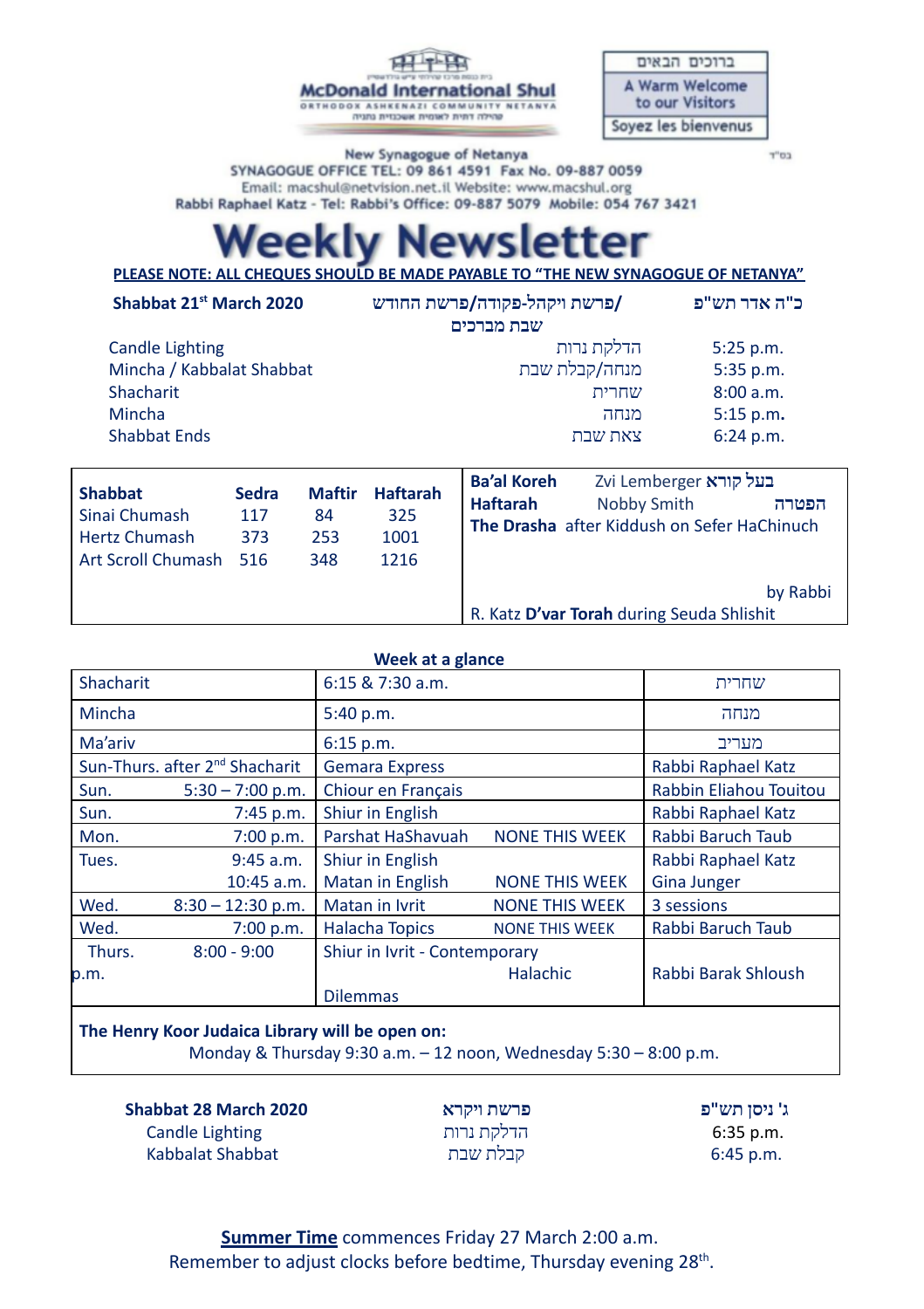### **ANNOUNCEMENTS**

 **Mazal Tov to** Nina & Elhanan Diesdendruck on the marriage of their granddaughter, Yael to Aviel The wedding took place in Yael's parent's garden.

**Good Wishes** to Amichai Rosenstein who will be starting his Army service this week, stay safe & healthy.

**Refuah Shlaimah** to Aziza Mergy (נעקיבא בן פייגה Akiva Warach (נעקיבא בן פייגה (יוסף בן בלס בריינה Shinar Yosef &

**Kiddush:** There will be no Kiddush this week.

- **Seudah Shlishit** donations were made by: Gerald Levy on the yahrzeit of his brother, ל"ז Maureen Frankel on the yahrzeit of her father, ל"ז
- **Daily Services** are taking place in line with the requirements and rules as laid out by the Israeli Health Ministry. In line with instructions from Rav Katz a Perek of Tehillim has been added to the services.
- **The Plaque** at the beginning of the Parasha Video kindly delivered by the Rabbi is sponsored to announce good news, special family events or to memorialize a beloved one in the week of Yahrzeit. The maximum length is 35 words. (Don. 250 $\omega$ ). Details from the shul office.

AACI Catering Proposal for Pesach: Those interested in the proposal as set out in the Chairman's

message of 17 March please inform the office by email or telephone.

| <b>WWeb News:</b> The video of Dr Martin Sherman's lecture "Challenges, |                       |  |  |  |
|-------------------------------------------------------------------------|-----------------------|--|--|--|
| Opportunities and New Horizons" is                                      | - on the shul website |  |  |  |
| http://macshul.org/special-shul-videos/.                                |                       |  |  |  |

- and the video of the shul's Purim Spiel can be found at [https://youtu.be/ymdjOLx4AYK https://youtu.be/ymdjOLx4AYk](https://youtu.be/ymdjOLx4AYK) 

.

|          |                        | Yahrzeits: We wish long life to the following who have yahrzeit this week: |                      |                          |
|----------|------------------------|----------------------------------------------------------------------------|----------------------|--------------------------|
|          | Ivor Baum              | <b>Brenda Bliss</b>                                                        | Barbra Finn          | <b>Yitzchak Fineberg</b> |
|          | Alan Dubinsky          |                                                                            |                      |                          |
|          | -Eric Smith            | Nobby Smith                                                                | <b>Percy Choritz</b> | Ronald                   |
| Lawrence | <b>Gerald Lawrence</b> |                                                                            |                      |                          |

------------------------------------------------------------------------------------------------------------------

#### **PLEASE NOTE: ALL CHEQUES SHOULD BE MADE PAYABLE TO "THE NEW SYNAGOGUE OF NETANYA"**

**Insertion of announcements** in these pages can only be guaranteed if they are sent **direct to the office by email, fax or telephone.** Please do not rely on others to pass on information

#### **REGULAR ACTIVITIES ON THE SHUL PREMISES**

**Table Tennis Group** Monday 2:00 p.m. - All Welcome

**Choir Practice**